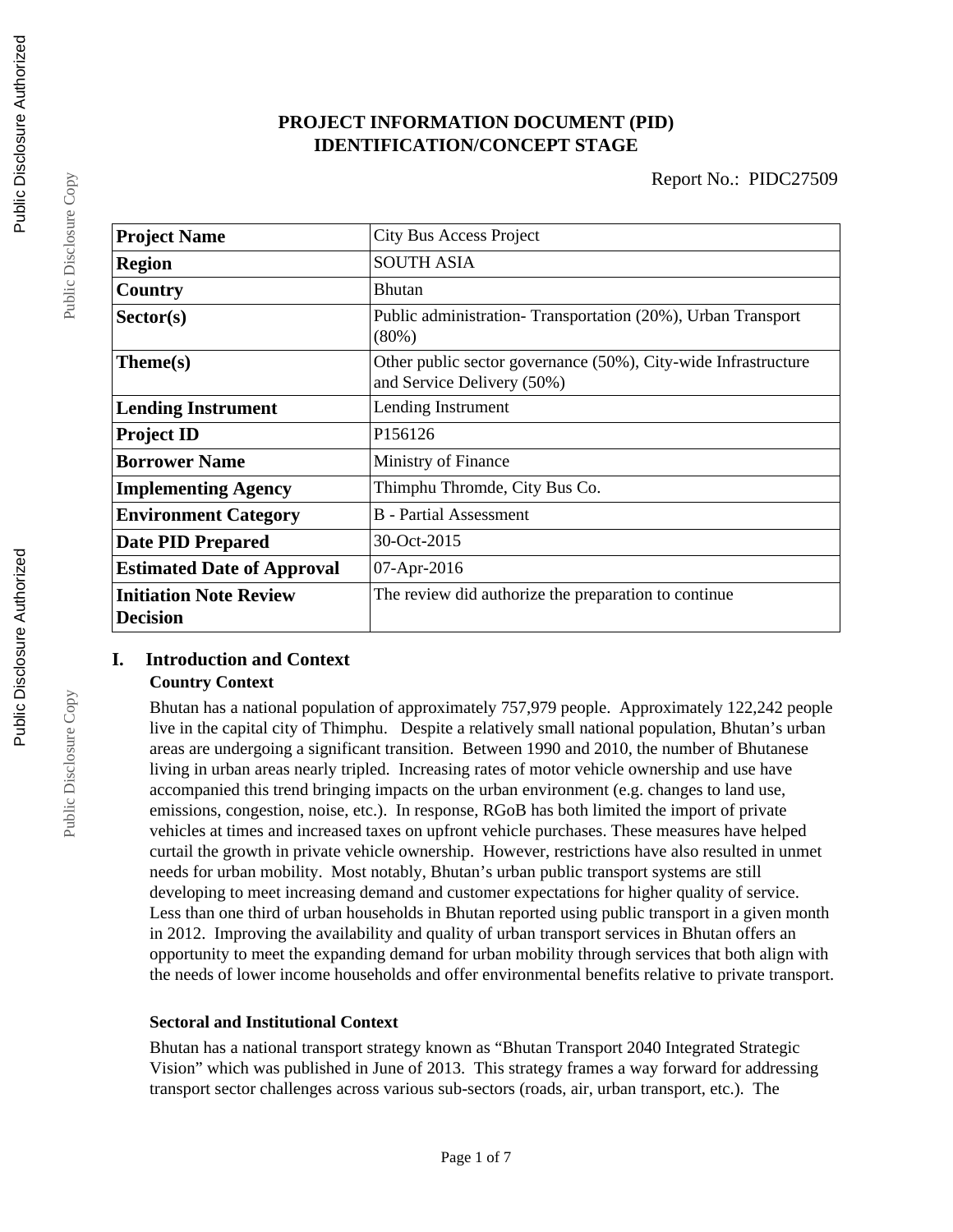Ministry of Information and Communications (MOIC) serves as Bhutan's lead policy institution for urban transport. Bhutan's national strategy for urban transport specifically identifies the priority activities listed below. The proposed intervention would specifically support items (ii), (iii), and  $(iv):$ 

(i) Review and updating of the existing structure plan based on the revised population and vehicle ownership forecasts, including the preparation of an urban transport plan;

(ii) Improvement of the traffic engineering and management system, including better use of existing road space, provision of safety enhancements, and revision of traffic circulation;

(iii) Development of public transport, including identifying measures to boost ridership based on several options, both for the short- and long term;

(iv) Improvement of facilities for pedestrians, including a safe and secure network of routes and priorities within the central area;

(v) Consideration of controls or restrictions on vehicle ownership and use in urban areas; and

(vi) Conduct of a study on parking demand, establishment of a parking policy, and development of a package of regulatory measures.

Regulation of urban transport falls to Bhutan's Road Safety and Transport Authority (RSTA) which sits under MOIC. RSTA has a mandate for managing vehicle registration (including buses), setting bus and taxi fares, managing licensing, and regulating vehicle safety. RSTA undertakes 6 monthly safety checks of City Bus Co.'s buses to ensure compliance with relevant standards. The process of agreeing bus routes requires RSTA's final approval though route concepts originate from City Bus Co., Thimphu Thromde, and MoIC.

## Public transport in Thimphu

Public transport services in Bhutan are varied and include the following:

(i) City Bus Co. services within Thimphu. A fleet of 34 buses provide these services;

(ii) Bus services offered by individual schools;

(iii) Employer-specific buses (government and private); and

(iv) Taxis (approximately 3,500) that operate both individual passenger services and shared ride services as market conditions warrant.

The Bank's rough estimate suggests that taxis account for roughly 28% of trips per day in Thimphu whilst bus services carry approximately 6% of trips per day. Taxis commonly serve as shared public transport with multiple passengers sharing rides to different destinations. Formal public transport services in Thimphu began in 1999 with a fleet of 2 buses. At present, the City Bus Co. operates a fleet of 32 buses that carry approximately 6,000 passengers per day. City Bus Co.'s staff have traditionally come from the postal services and have learned bus operations on the job. The City Bus Co. currently serves 10 bus routes in Thimphu with service headways ranging between 15 and 30 minutes. Individual buses show route numbers in their windshields, and there are individual route maps available on the RSTA website. Figure 3 shows the route map for the highest demand corridor along Thimphu's North-South axis. It is important to note that there is no up-to-date map showing City Bus Co.'s integrated route network.

Despite limited resources and no formal technical training, City Bus Co. has achieved many positive results. Most notably, between 2008/09 and 2013 annual operating subsidies fell from approximately US\$ 14,000 per bus to US\$ 6,100 per bus due to increased patronage and improved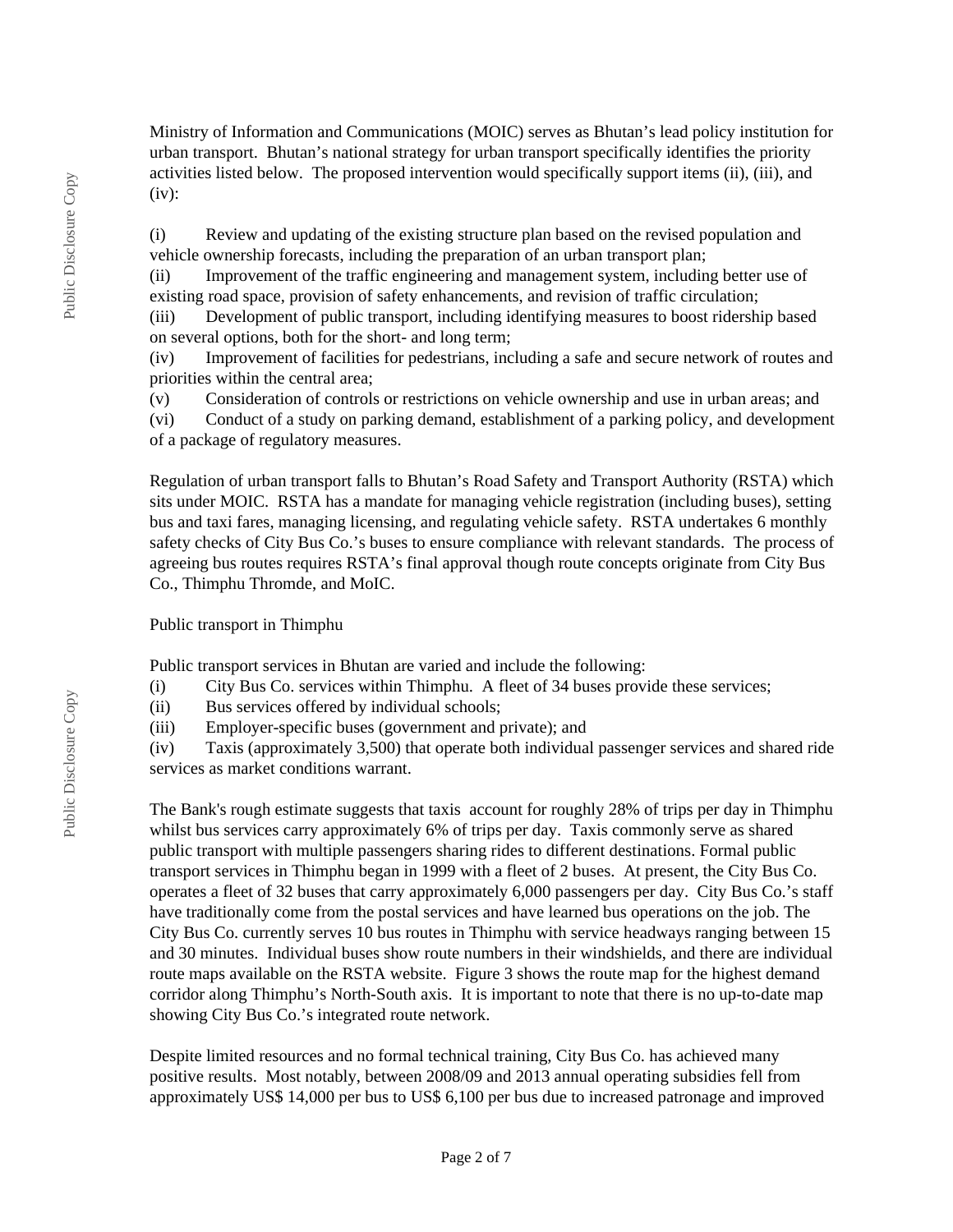revenue control. The management team of City Bus Co. achieved improved revenue control by riding as conductors on each bus route in order to set accurate revenue benchmarks by route. These serve to hold full-time drivers and conductors accountable for daily fare collection levels. While revenue benchmarking has not eliminated leakages entirely, it has achieved progress toward improving the City Bus Co.'s financial viability.

City Bus Co.'s management has also taken steps to promote pre-paid punch cards that avoid the need for cash transactions onboard buses. Pre-paid card sales have targeted students with City Bus Co. offering a 35% discount on nominal fares to encourage their purchase. This scheme has experienced mixed success. Pre-paid ticket sales were robust (approximately 1,000 cards sold). However, the scheme encountered problems when buses were too crowded during peak hours to carry everyone who had purchased pre-paid tickets. City Bus Co.'s management was forced to refund cards to disgruntled customers who eventually complained. Limited capacity on the bus network has inhibited City Bus Co. from attempting to expand the pre-paid punch card scheme.

Relative to other IDA countries in South Asia, Bhutan's public transport related institutions are strong. For example, the City Bus Co. has a functioning grievance redress mechanism for passengers. This currently consists of the City Bus Co.' manager's personal mobile number posted conspicuously on the inside of each bus. Despite its simplicity, this system reportedly handles approximately 6-10 complaints per day (mostly related to conductor's not issuing tickets once customers hand the m cash). Furthermore, In 2013, MoIC, Thimphu Thromde (the local government of Thimphu), and the City Bus Co. have developed preliminary plans for investments in stops and pedestrian infrastructure than can improve the attractiveness of bus services. These plans have remained unfunded to date. The proposed GPOBA intervention would help enable portions of these plans to move forward.

#### **Relationship to CAS/CPS/CPF**

The proposed operation supports Outcome 6: "Improved urban infrastructure management" under Results Area 3 of the 2015-2019 Bhutan CPS (approved August 24, 2014). One of the milestones under this outcome is to increase the number of beneficiaries from green transport initiatives.

## **II. Project Development Objective(s)**

#### **Proposed Development Objective(s)**

to expand access to higher quality public transport and non-motorized transport services in Thimphu

#### **Key Results**

(i) Civil works: (i)77 new / improved bus shelters constructed and linked to pedestrian network; (ii) upgraded city bus terminal in downtown Thimphu;

(ii) Service delivery: (i) 210,000 additional revenue-kilometers of bus services provided over the project period; (ii) 300,000 additional paying passengers carried on city bus services over the project period;

(iii) Institutional reforms: (i) City Bus Co. transferred to Ministry of Finance; (ii) Public Service Contract executed between City Bus Co. and Thimphu Thromde;

#### **III. Preliminary Description**

#### **Concept Description**

Component A - physical infrastructure: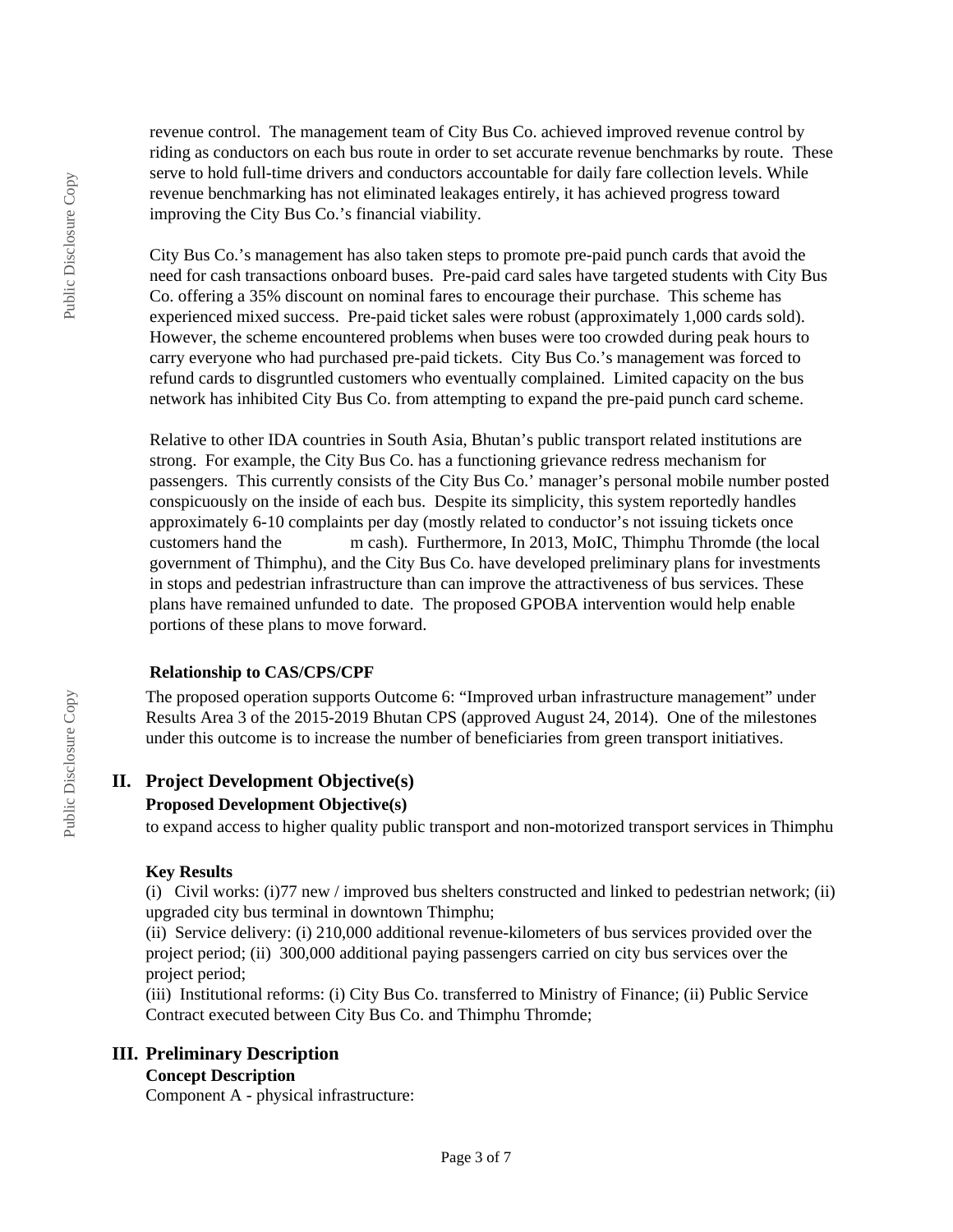This component will support: (i) bus stop infrastructure including shelters, turnouts, lighting, and basic passenger amenities at 80 locations; (ii) pedestrian infrastructure connections to upgraded bus stops; and (iii) development of the city bus terminal. In order to be eligible for verification and disbursement of GPOBA subsidy, each new / upgraded bus stop will need to provide the following:

(i) Direct access to a regular bus route served by the City Bus Co.;

(ii) A covered space of not less than 102 meters;

(iii) Seating for at least 5 waiting passengers under the covered space provided;

(iv) Lighting in sufficient quantity to illuminate the entire covered area and adjacent pedestrian access points to the stop;

(v) A protected, vandalism-resistant location for basic passenger information on routes, timetables, fares, and grievance handling;

(vi) Drainage infrastructure as needed to move storm water away from the point of boarding / aligning and to ensure that the stop remains free from standing water throughout all seasons; (vii) Improved footpaths linking the stop to all other improved pedestrian access points within a 50 meter radius;

(viii) Demarcated and safe pedestrian road crossings (i.e. zebra crossings, signage, and speed control devices where appropriate) at all pedestrian crossings within a 50 meter radius of the stop.

GPOBA will disburse a fixed unit rate subsidy upon the verification of each standard stop as summarized in E. Table 3. The upgraded city bus terminal will have a unique one-off subsidy payment tied to its completion. The envisaged approach to upgrading the city bus terminal will seek to use land value capture as a means for sourcing private investment to finance some portion of the new terminal's upfront costs. The portion of GPOBA subsidy tied to the central bus terminal's completion would offer a small capital grant to enable a greater level of investment than returns from retail space might otherwise support. During implementation, GPOBA and the Bank's team would review and provide a 'no objection' to the city bus stop's design specifications and conceptual design. Verification against these agreed contract specifications will subsequently govern the improved city bus stop's eligibility for disbursement. The team is seeking to collaborate with the International Finance Corporation's Thimphu based team on this particular aspect of Component A.

(iii) Thimphu Thromde will lead the implementation of Component A in close cooperation with the Ministry of Finance and City Bus Co. This will include the development of pedestrian access to bus stops, electricity connections to stops, and the establishment of safe pedestrian crossings across roads as needed to meet verification criteria. Budget for these investments will come to Thimphu Thromde from the Ministry of Finance and will be a covenant within GPOBA's Grant Agreement. Once developed, stop infrastructure will remain under Thimphu Thromde's ownership and control in perpetuity.

Component B - investments in service delivery assets:

This component will support the purchase and mobilization of: (i) 10 primary route buses; (ii) 7 secondary route buses; and (iii) a bus control system consisting of GPS monitoring and a centralized data control system. In addition, Component B would support one-off fare subsidies to encourage the adoption of cashless ticketing approaches that City Bus Co. is currently considering under support from the United Nations Development Program (UNDP). Potential solutions may include pre-paid punch cards, monthly / semi-annual passes, or full 'smart card' solutions. GPOBA subsidies would help to drive uptake among low income households of whatever cashless ticketing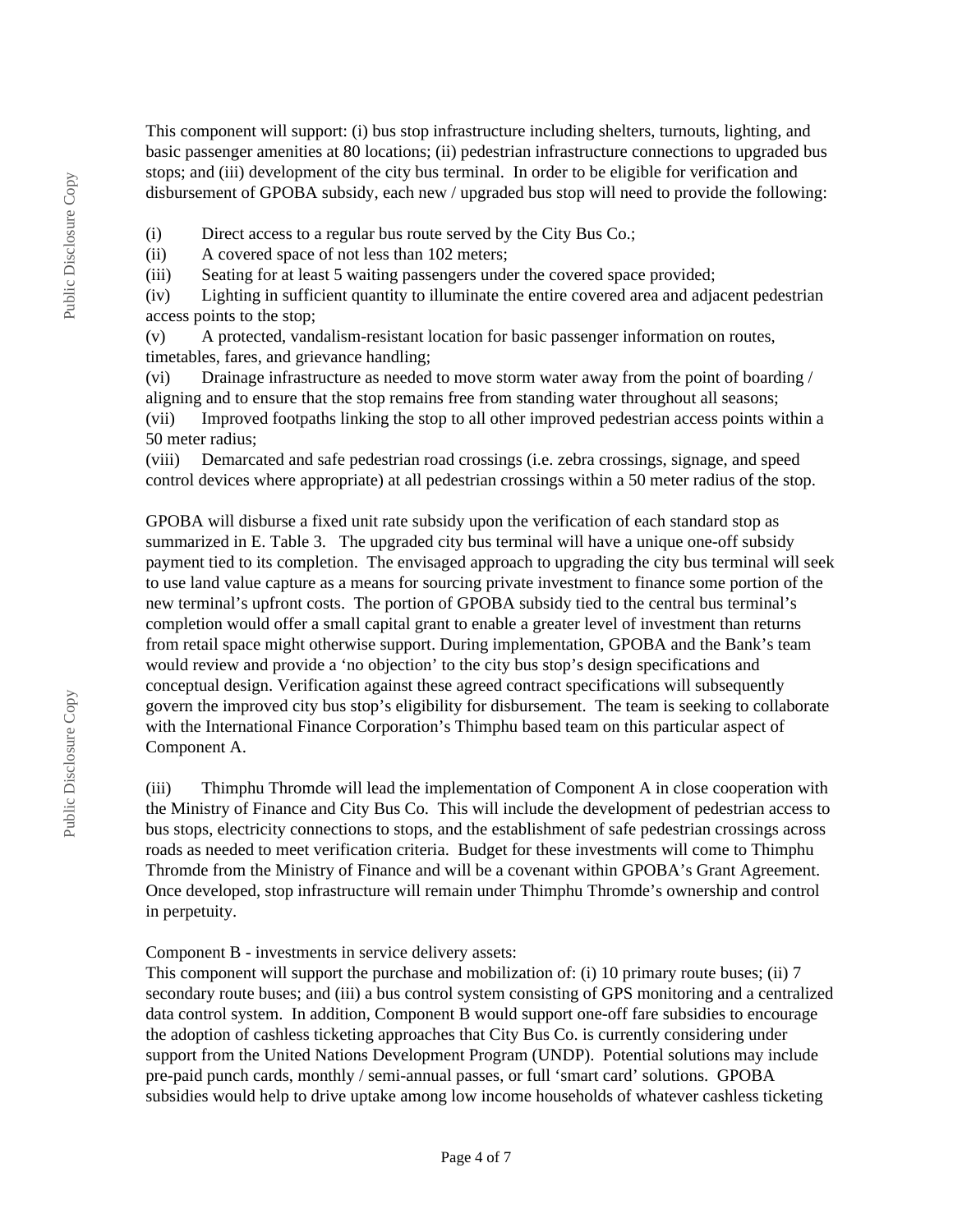solution City Bus Co. choses to adopt following UNDP's TA activity. During project preparation, the team will also investigate ways of using GPOBA's initial subsidy scheme to develop a longer term approach to targeting subsidies at lower income bus customers. This may eventually help City Bus Co. to improve its financial viability through higher fares whilst mitigating any adverse impacts on lower income households.

The Ministry of Finance will procure all goods and services under Component B and will immediately transfer all assets to the City Bus Co. for ownership and maintenance in perpetuity. The City Bus Co. will lead implementation of service delivery using assets transferred from the Ministry of Finance. Similarly, the City Bus Co. will lead the rollout of cashless ticketing systems and the targeted fare subsidy scheme involving GPOBA funds.

Verification of the following outputs will serve to trigger release of GPOBA's subsidy under component B: (i) additional revenue-kilometers of bus services provided; (ii) additional paying passengers carried on city bus services; (iii) sales of individual cashless tickets / cards. Technical assistance during project preparation will serve to define the baselines for additional revenue-km and paying passengers carried that will be attributable to the project.

Component C – verification, auditing, and implementation stage technical assistance: This component will support: (i) independent verification of Disbursement Linked Indicators; (ii) annual audits of project funds; (iii) implementation stage technical assistance. Implementation stage technical assistance will focus on two highly critical improvements that are needed to achieve DLIs:

(i) Improving maintenance of the bus fleet to make full use of operating assets. There is a particularly acute need to develop a preventative maintenance regime for buses given the extensive lead times often required for sourcing parts into Thimphu. To date City Bus Co has struggled with effective maintenance. During 2014 there were periods where 1/3 of the bus fleet was inoperable due to unplanned maintenance events and difficulties in sourcing spare replacement parts; and

(ii) Developing a passenger information system and marketing campaign aimed at encouraging more people to shift from private transport to public and non-motorized transport. As the quality and reliability of Thimphu's public transport network improves there may be an opportunity to expand the target market for bus services to higher income households and non-resident visitors. These higher income customers could eventually provide an important means for improving the financial viability of high quality bus services. To date, City Bus Co. has undertaken basic marketing steps such as branding buses with the recognizable logo "take a ride and be happy." and reaching out to parents of school children. However, there has been limited use of media, pricing incentives, and other techniques to shape demand.

There is a key opportunity to give passengers more control over trip planning by leveraging Thimphu's rapidly developing mobile internet network. The Ministry of Information and Communications reports that approximately there are approximately 117,549 people in Bhutan have a 3G internet connections via their mobile phones with the highest density of these connections in and around Thimphu. During 2013 alone, mobile broadband subscriptions increased by 529%. The team is therefore keen to purse potential web-based applications for trip planning and has engaged with the Banks ICT team in this regard.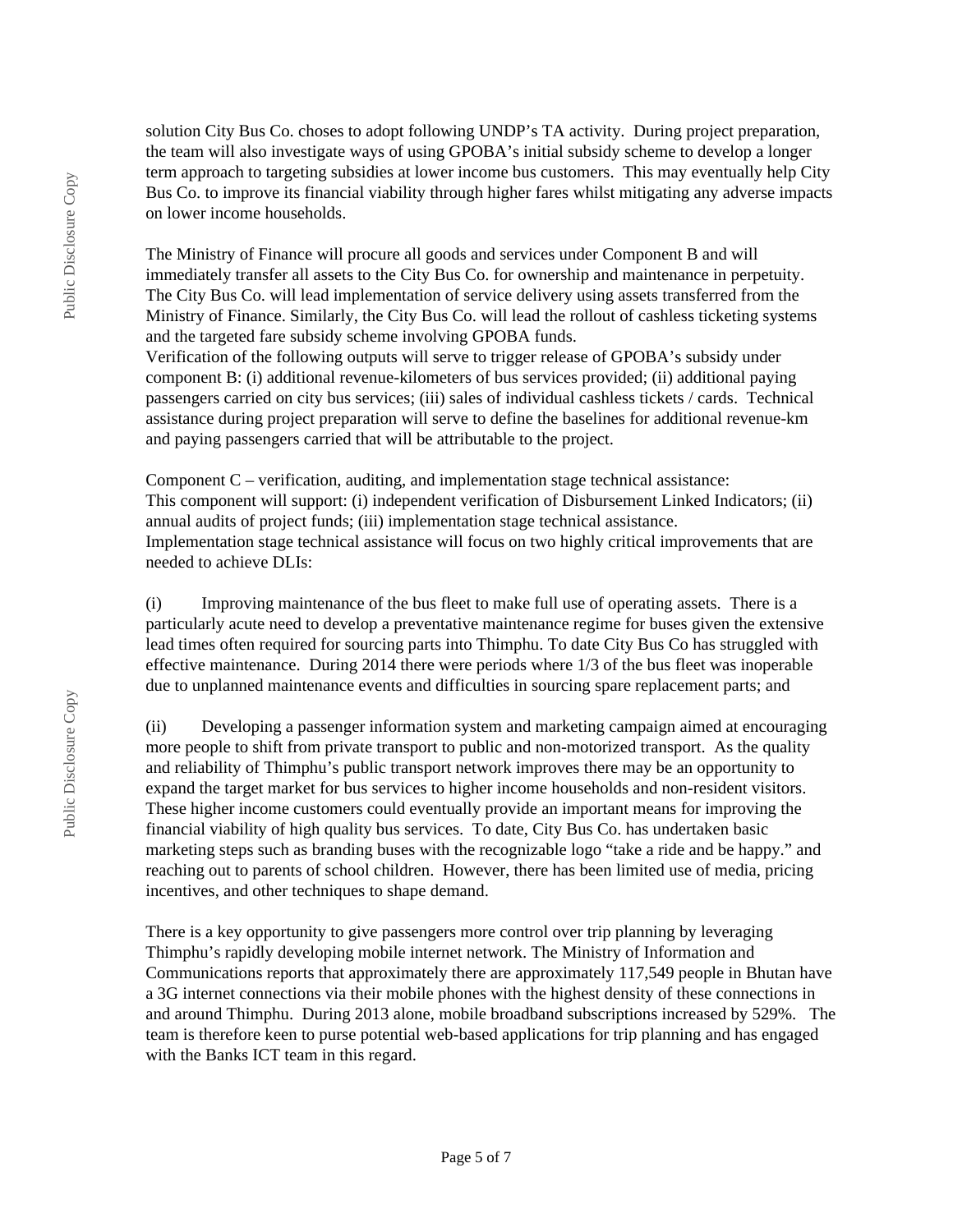## **IV. Safeguard Policies that Might Apply**

| Safeguard Policies Triggered by the Project    | Yes | N <sub>0</sub>            | TBD |
|------------------------------------------------|-----|---------------------------|-----|
| Environmental Assessment OP/BP 4.01            | x   |                           |     |
| Natural Habitats OP/BP 4.04                    |     | x                         |     |
| Forests OP/BP 4.36                             |     | $\boldsymbol{\mathsf{x}}$ |     |
| Pest Management OP 4.09                        |     | x                         |     |
| Physical Cultural Resources OP/BP 4.11         |     | x                         |     |
| Indigenous Peoples OP/BP 4.10                  |     | $\boldsymbol{\mathsf{x}}$ |     |
| Involuntary Resettlement OP/BP 4.12            |     | x                         |     |
| Safety of Dams OP/BP 4.37                      |     | x                         |     |
| Projects on International Waterways OP/BP 7.50 |     | X                         |     |
| Projects in Disputed Areas OP/BP 7.60          |     | ×                         |     |

## **V. Financing** *(in USD Million)*

| Total Project Cost:                    | 4.4468 | Total Bank Financing: 0 |        |
|----------------------------------------|--------|-------------------------|--------|
| Financing Gap:                         |        |                         |        |
| <b>Financing Source</b>                |        | Amount                  |        |
| Global Partnership on Output-based Aid |        |                         | 4.4468 |

## **VI. Contact point**

# **World Bank**

|  | Contact: Dominic Pasquale Patella |  |  |
|--|-----------------------------------|--|--|
|--|-----------------------------------|--|--|

- Title: Sr Transport. Spec.
- Tel: 458-4619
- Email: dpatella@worldbank.org
- 
- Contact: Dechen Tshering<br>Title: Disaster Risk Mar Disaster Risk Management Speci
- Tel: 5739+124
- Email: dtshering@worldbank.org

Contact: Tenzin Lhaden<br>Title: Operations Offi

- Title: Operations Officer<br>Tel: 5739+130 5739+130
- Email: tlhaden@worldbank.org

#### **Borrower/Client/Recipient**

Name: Ministry of Finance Contact: Lam Dorji Title: Secretary Tel:  $975332722$ <br>Email: secretary@ secretary@mof.gov.bt

#### **Implementing Agencies**

| Name:  | Thimphu Thromde      |
|--------|----------------------|
|        | Contact: Mr. Kinzang |
| Title: | Coordinator          |
| Tel:   | 975-1760-1601        |
|        |                      |